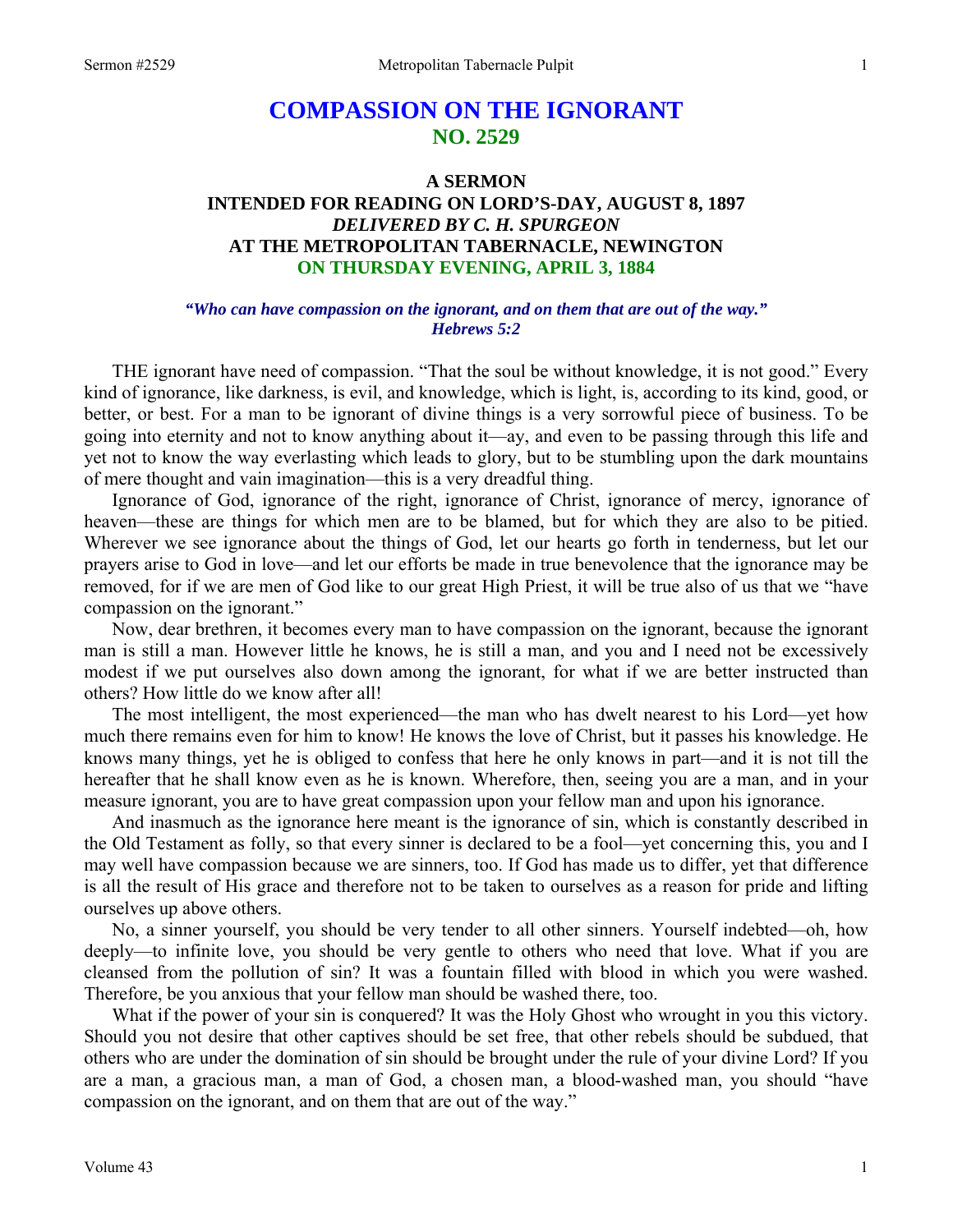But dear friends, under the old dispensation, there were some who were chosen of God to take up a peculiar relationship to their fellow men. These were the priests and especially the high priest—the one man who alone of all Israel might once in the year enter into the most holy place with the blood of the atonement. He who has to deal with men for God must be, above all others, very tender and very patient.

It was a most trying experience for Hannah, when she went up with her sorrowful spirit to the house of the Lord, that God's high priest should not have been a man of tender and compassionate spirit, for Eli spoke very sharply to the good woman, and well-nigh broke that heart which God would have to be healed. It is a very sad thing when a man who is ordained of God to speak to men for God, is hard, and cold, and cruel—as if he were a judge rather than a father, or as if he were a butcher to slay the sheep rather than a shepherd to fetch it back from its wanderings.

The Lord Jesus has made all His saints to be priests—we offer no sacrifice of blood—but He has made us kings and priests unto God, and we have to deal with men for God, all of us, I mean, not ministers alone, but all of you who are the Lord's own people. And it ought to be said of all of you who are kings and priests unto God that you "can have compassion on the ignorant."

A Christian without compassion seems to me to have missed a very vital part of the Christian character. A hard-hearted Christian—is not that a complete contradiction? Must not our hearts have been broken before we could ourselves be penitent? And He who bound them up and healed them, did not harden them with His gentle touch. I reckon that He gave them an additional tenderness by the very act of binding them up with His own dear pierced hands.

And we ought to be very gentle—as a nurse with her child, as a mother with her darling—in dealing with the ignorant and those that are out of the way. Our sympathy ought to be always flowing, like a crystal fountain that is never dried up in summer, nor frozen in winter. The Lord has chosen us and called us to this office, that we should "have compassion on the ignorant, and on them that are out of the way," not only because we are men, but because God has made us priests—not only because we are ourselves children of God, but because we are now servants of God, set on purpose to look after the lost sheep and bring them into the fold.

But brethren, our text concerns our Lord Jesus Christ. So now let me say that I speak not merely of what ought to be, but of what is true of Him. He is a man, a brother to every man. He is a man, the friend of all mankind. Ay, the friend of His bitterest foe—and He is always tender towards all the sorrows and the griefs of men.

Then He is also a Priest in a sense in which you and I are not, a Priest above Aaron and all mere earthly priests, the great High Priest in whom all the types unite and from whom our priesthood is derived. He above all others, "can have compassion on the ignorant, and on them that are out of the way."

It is to that one point that I have to call your attention, namely, our Lord Jesus Christ, as God's ordained High Priest, having compassion upon the ignorant. I pray that the words I speak may help some trembling, clouded spirit, with its eyes blurred by the mist of earth and sin. May there strike out of this starry text a living beam of light for you! He can have compassion on you who mourn your ignorance. May He have that compassion even now—plentifully, practically, permanently, savingly—and may many who until now knew Him not, learn to know Him, never to forget Him throughout eternity!

**I.** So, first let us ask, WHAT IS THIS IGNORANCE here mentioned?

Well, *it is common enough in all ranks of society.* I read, the other day, the opinion of a good man that most preachers give their congregations credit for knowing a great deal more than they do, and I think that it is very likely true. For there are sermons which are preached upon various truths of the Gospel in which certain other truths, necessary to the understanding of the whole, are not explained, because it is taken for granted that they are already known.

Yet in any large number of people, there must be some who are entirely strangers even to the most elementary truths of revelation. I am sure that it is so. There is, perhaps, nothing more amazing in this century than the ignorance of men about the things of God. It is certain that a knowledge of Scripture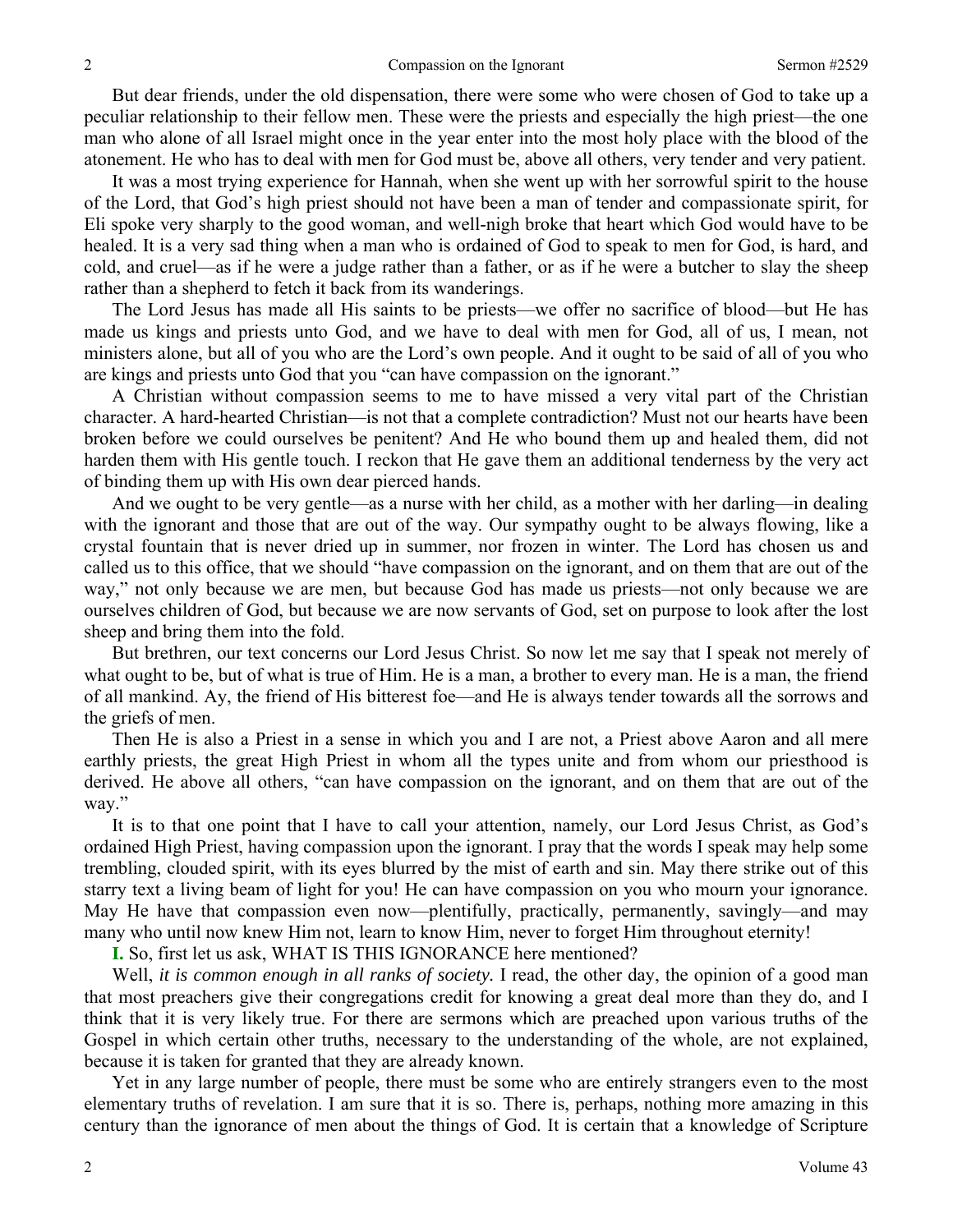does not keep pace with the growth of knowledge of other things and that the understanding with regard to eternal realities is not so instructed as it is with regard to politics, to science, and to other matters which are of temporary importance for this present life.

This ignorance is to be found among the poorest of people. They have had very little or no education, but that is of small consequence comparatively. They have forgotten what they learned in the Sunday school. Perhaps they never grasped what they heard preached, because they did not understand it. As I heard one say, the other day, "I went to the place of worship near my house, but it was no good to me. There was not a single sentence of the sermon that I understood, for the words were all novel to me."

I am afraid that is the case in very many places—the talk of the theological hall is not understood in the cottage—and common phrases, which reading people understand at once, are not understood by multitudes of people. But the pity is that there are also thousands of reading people who are totally ignorant of the things of God—some of the wealthiest, some of the best educated, ay, some even of those who have been to the university—and some who put the "D.D." after their names.

"No," you say, "that cannot be." I say that it is and if you yourself know the way of salvation, you have but to talk with some of these people to find that what I say is true. This is a truth that is learned by the teaching of the Holy Ghost—and not by the teaching of theological professors.

A man might spend a century under the best ministry, or in the best school that ever existed on earth, and yet, at the end of one hundred years, he might not know the things of God, for these truths must come as a revelation to each man, and God the Holy Ghost must teach them to each one, or they will never be learned.

This is the standing miracle in the church of God—and unless we see it continually wrought, we have not the clearest evidence that our religion is supernatural and divine. Every man who really receives it, receives it not because it suits his taste or his palate, but because the Spirit of God sends it home to his heart. Every man who truly knows Christ, knows Him not because with his own faculties he found Him out, but because it pleased God to reveal His Son in him.

And apart from this, there is and must be to the end of human life an absence of all real knowledge of the Lord Jesus Christ. First, "Ye must be born again." And then, being born again, you must be taught of the Spirit of God. And if we are not, as the strongest light cannot make a blind man see, and the greatest heat cannot make a dead man warm, so*,* neither can anything that we do, as long as the soul is unrenewed, ever cause it to know God and His grace aright. It is a common ignorance, then, in all ranks of society.

It is also an ignorance concerning the most important matters, for the men of whom I am now speaking are, first, *ignorant of themselves.* They are ignorant of their own ignorance, and perhaps there is no ignorance that is so hard to deal with as the utter ignorance of men as to their own ignorance. "What! You call me ignorant?" a man asks. "I know everything. I have read from Genesis to Revelation and I understand it all. I could preach as well as anybody."

Yes, but that kind of talk shows that you do not know, for he that knows knows that he does not know—and there is no man less inclined to boast of his knowledge than the man who has a good deal of it. Whenever I find the men of the modern school of thought, as they are continually doing, sneering at the orthodox because we are all uncultured, and so forth, I think to myself, "And if *you* only had a little culture, you would not sneer so often."

It is a mark which will never mislead you, that he who thinks that he knows is a fool. And he who says that he knows more than anybody else and can afford to deal out his sneers liberally to others, is a gentleman who, if justice were dealt out to him, would be himself sneered at. Those who are strangers to themselves do not know their own ignorance—and that is lamentable ignorance indeed.

They are also unaware of their own depravity—they do not think that their heart is corrupt or depraved at all. No man can long know anything of himself without discovering that he has a bias toward evil—that if let alone, quite alone, his thoughts go the wrong way. He finds that he needs to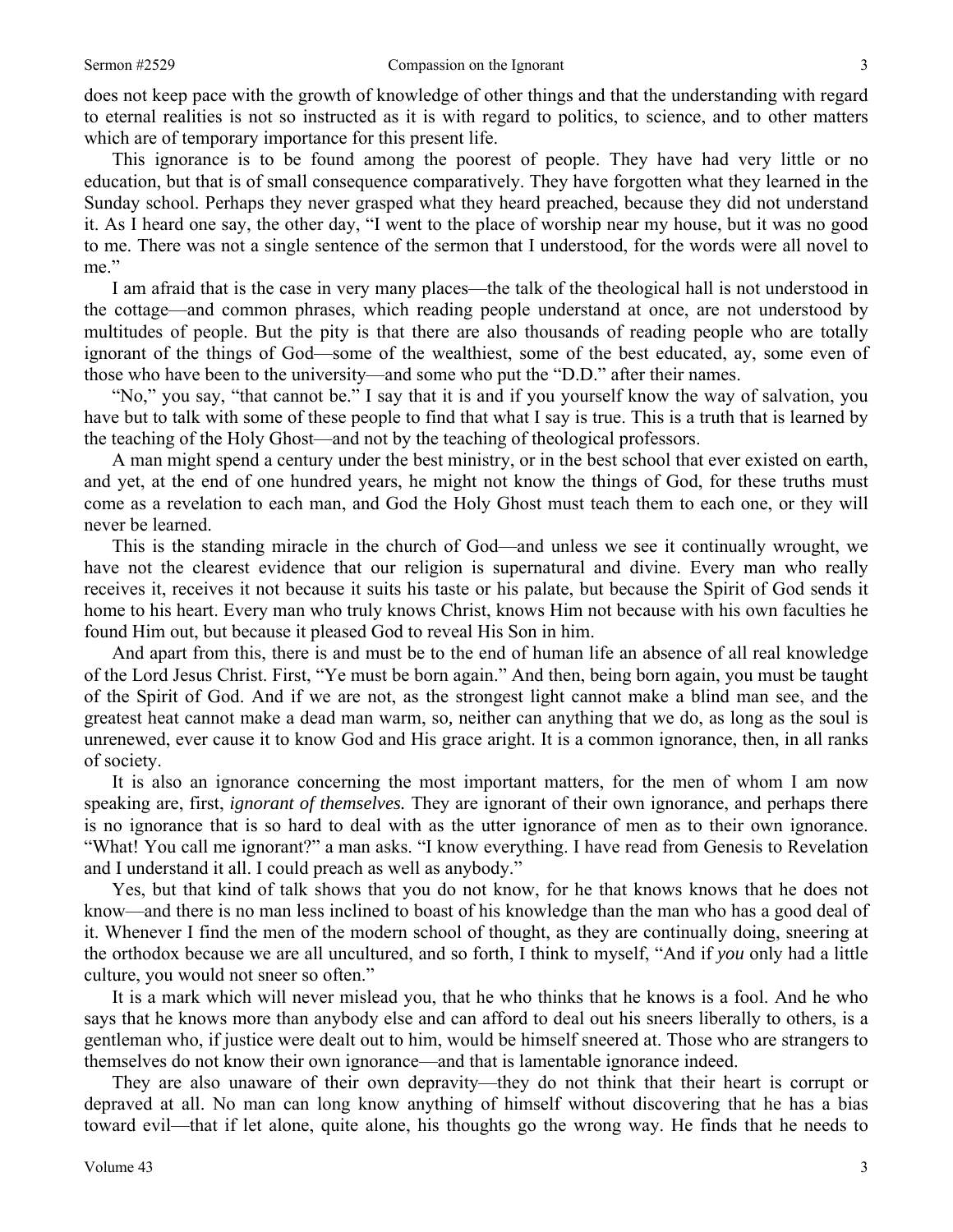school himself to be right, and kind, and loving, but that he needs no effort to be proud, and domineering, and revengeful.

He finds that sin is indigenous to the soil of his heart, while everything that is good needs cultivation, and watching, and tender care. He finds, in fact, that his heart is "deceitful above all things, and desperately wicked." But the ignorant, who are described in our text, do not know that—and do not believe it.

They are ignorant also of the heinousness of their sin. They have never done much amiss, nothing very greatly wrong. They have not been all they ought to have been, but they have been within a shaving of it—and if they have fallen a little short, they can pick up again, and make up for all deficiencies by and by. They do not feel that there is much amiss about their characters—in fact, if they have to seek another place and have to give themselves the character they feel that they deserve—it will be a very fine one indeed. Ah, But this is gross ignorance, for he who knows himself will say, "All our righteousnesses are as filthy rags; and we all do fade as a leaf; and our iniquities, like the wind, have taken us away."

These ignorant people are also ignorant of their present and eternal danger. They do not suppose that sin puts them into any perilous condition with regard to God. Truly, He is very merciful, but they ignore the fact that He is as just as He is merciful, and they put aside all idea of any judgment to come, or of the wrath of God that abides on the wicked.

Though these solemn truths are clearly revealed in Scripture, they have left all such old-fashioned notions far behind, for they are "abreast of the times." So they go on, and though often reproved, they harden their necks and persevere in the way which will surely lead them to everlasting destruction from the presence of the Lord and the glory of His power. Surely, this is utter ignorance of the worst kind.

Yet these people vainly imagine that they can turn from sin whenever they like. They have only just to will it and they shall certainly become Christians, if that be necessary, before they die. They do not know their inability or their weakness—but while they are naked, and poor, and blind, and miserable, they content themselves with believing that they are rich, and increased in goods, and have need of nothing. May God, in His infinite mercy, save such ignorant persons from the terrible consequences of their folly ere it be too late!

While ignorant of themselves, they are equally *ignorant of the way of salvation.* But they hear it, do they not? Yes, they hear it, but they do not understand it. It is to me a very curious thing—often a wonderful thing—when I am seeing persons lately converted. I have known those who have heard the Gospel in its simplicity from their childhood, and yet, as soon as ever they are awakened to a sense of sin, they try to save themselves by their good works. They know better, yet they turn to that delusive system, and if they get weaned from that, then they think they must be saved by their *feelings*. They have been warned against such a folly thousands of times, yet they run to it.

That simple principle, "Believe on the Lord Jesus Christ, and thou shalt be saved," is an enigma, a perfect riddle, to any man until he is born again. He thinks he knows all about the Gospel, yet he does not. And though we try, by explanation and illustration, to make it as plain as possible, and put it into easy Saxon words, and say that salvation comes by a simple trust in the Lord Jesus Christ, yet, as far as they are concerned, we might just as well have spoken it in Hebrew or in Dutch.

They do not comprehend what we mean, but still fumble about after something of their own, instead of looking altogether out of themselves unto Him who is able to save them by what is in Himself—and not by what is in them. Ah, dear friends, these people I am trying to describe are ignorant of the very way of salvation!

And specially sad is it that they are *ignorant of the Lord Jesus Christ Himself.* They hear of Him, yet do not know Him. They do not know how loving, and how kind, and how full of grace and power He is, but they think of Him as though He were austere and unwilling to receive them. They are so ignorant of Him that they do not come unto Him that they may have life.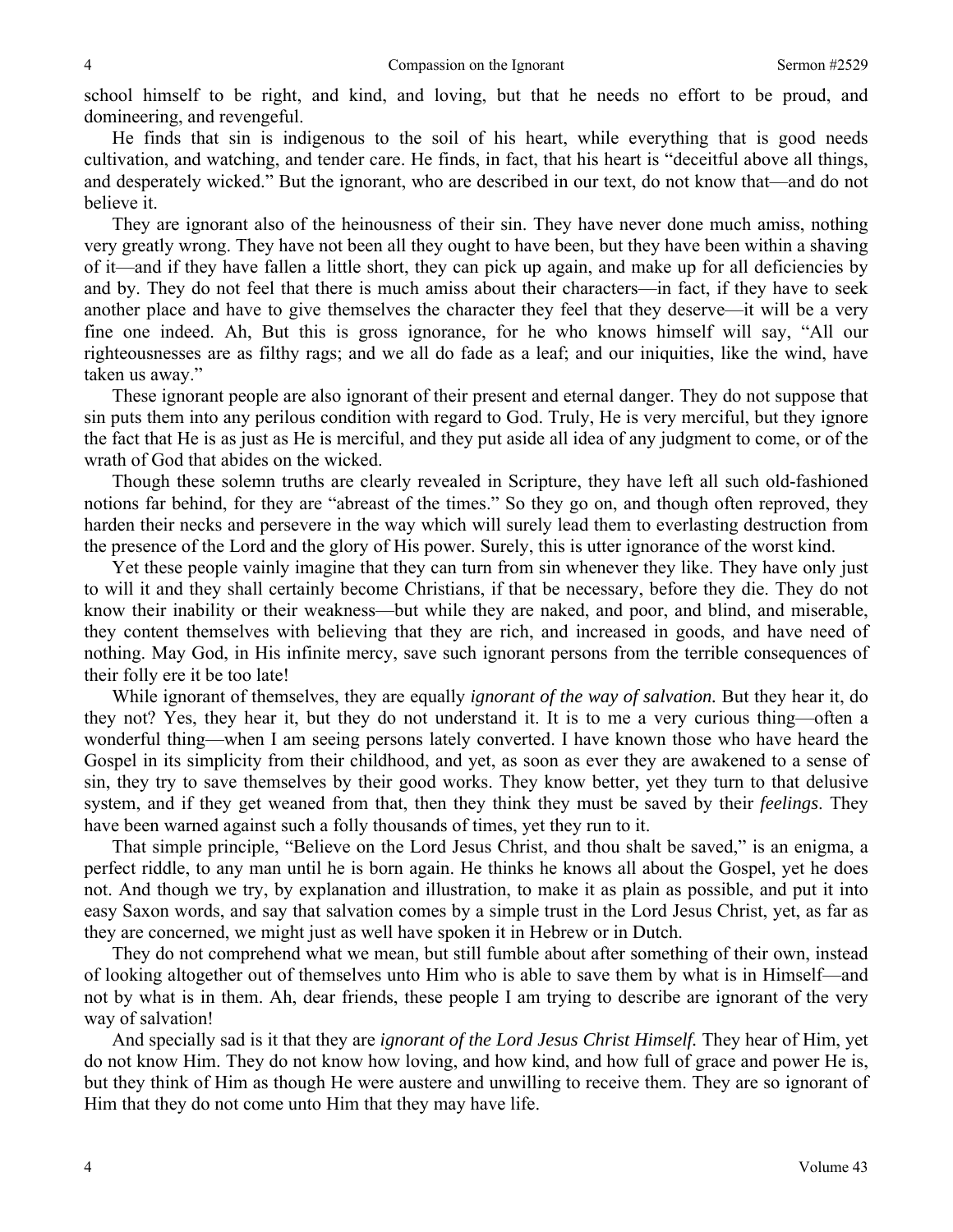They are also *ignorant of the Holy Spirit* and of His power to change the heart, and renew the mind, and deliver us from the thralldom of sin. They have heard about regeneration—they know a little about the doctrine—but what it is to come savingly under the power of the Holy Spirit, they do not know.

This ignorance is *most ruinous in its consequences* and ought, therefore, to excite the compassion of all good men. Even now, it robs the mind of joy and deprives the spirit of the best of blessings—and the future consequences will be still more terrible. Alas! this ignorance is often willful. No man is so blind as the man who will not see, no man is so deaf as he who refuses to hear. And there are none so ignorant as those who do not want to learn and will not submit themselves to the teaching of God.

**II.** Here comes in the mercy that the Lord Jesus Christ can have compassion on the ignorant. So now, very briefly, I want to answer a second question, which is this—WHAT IS THERE IN THIS IGNORANCE WHICH IS SO PROVOKING TO US AND THEREFORE DEMANDS COMPASSION?

I reply, first, *its folly.* If you have ever taught children, or if you have ever taught young men who have been very careless and indifferent, and by no means anxious to learn, you have sometimes been provoked even by their ignorance itself. You have said, "What! Don't you know that?" Have you never heard a teacher speak very sharply concerning some point upon which a young man ought to have been well-informed, and he has found him a very dolt, and he has said, "What! Not know that?" and he has seemed to look at him almost with contempt for not knowing such a simple thing.

Ignorance is also usually accompanied with a great deal of *pride*. There is nobody who thinks he knows so much as he who knows nothing. He is always sure, positive, certain—he does not want you to tell him anything. In his own conceit, he is wiser than seven men that can render a reason—roll seven clever reasoners together, and you have not as much knowledge as this one poor feel fancies he has. That silly pride is very provoking to the man who is trying to instruct a fool, while the fool thinks that his instructor is the one who lacks wisdom.

And then, with ignorance, there generally goes *prejudice*. A man has imbibed certain ideas and he does not want to know anything contrary to them. He says, in his boorish brogue, "What's the good of it? I don't want to know nothing about it. I knowed a man once as did know something about it, and it was no good to him."

Well, just what the countryman says about some branch of teaching, the natural man says about the things of God. "I don't want to know. I know enough already. My father and mother always went to such and such a place and they said, 'You do your best and Jesus Christ will make up the rest.' And I don't want to know about your Gospel" Now, this foolish and wicked prejudice is a very provoking thing—and you may say to the man—"Why will you not listen and hear for yourself, and let me tell you about it?" "No," he says, "I don't want to know," and you turn away sad and grieved.

There also generally goes with ignorance a great deal of *obstinacy*. The man will not believe what you tell him. You say to him, "Why, it is as plain as the nose on your face." "Yes," he says, "but I can't see my nose," and he does not mean to see this particular truth that you are bringing under his notice. You may prove it as plainly as that twice two two make four, yet, as he never did see it, so he never will see it. This is provoking to anybody who is anxious to give instruction upon matters that are really vital.

Sometimes ignorance is attended with a degree of very gross *unbelief.* When the man is made to know after a certain sense, yet he says that he cannot believe it. I am always grieved when I heard anybody say, "I cannot believe in Christ." It does seem shocking. If you cannot believe in me, I do not at all wonder. You may know something about me that may lead you to distrust what I say. But to say, "I cannot believe in Christ," is a very horrible thing.

Did He ever lie? Is there anything untrue about Him? Is there anything about our blessed Master that savors of a sham? Surely you can believe in Him—may God give you the spiritual power now to believe in Him, and to say, "I do believe, I will believe in Christ who died for me. I will come to Him and trust in Him." But that unbelief which goes with ignorance is full of provocation.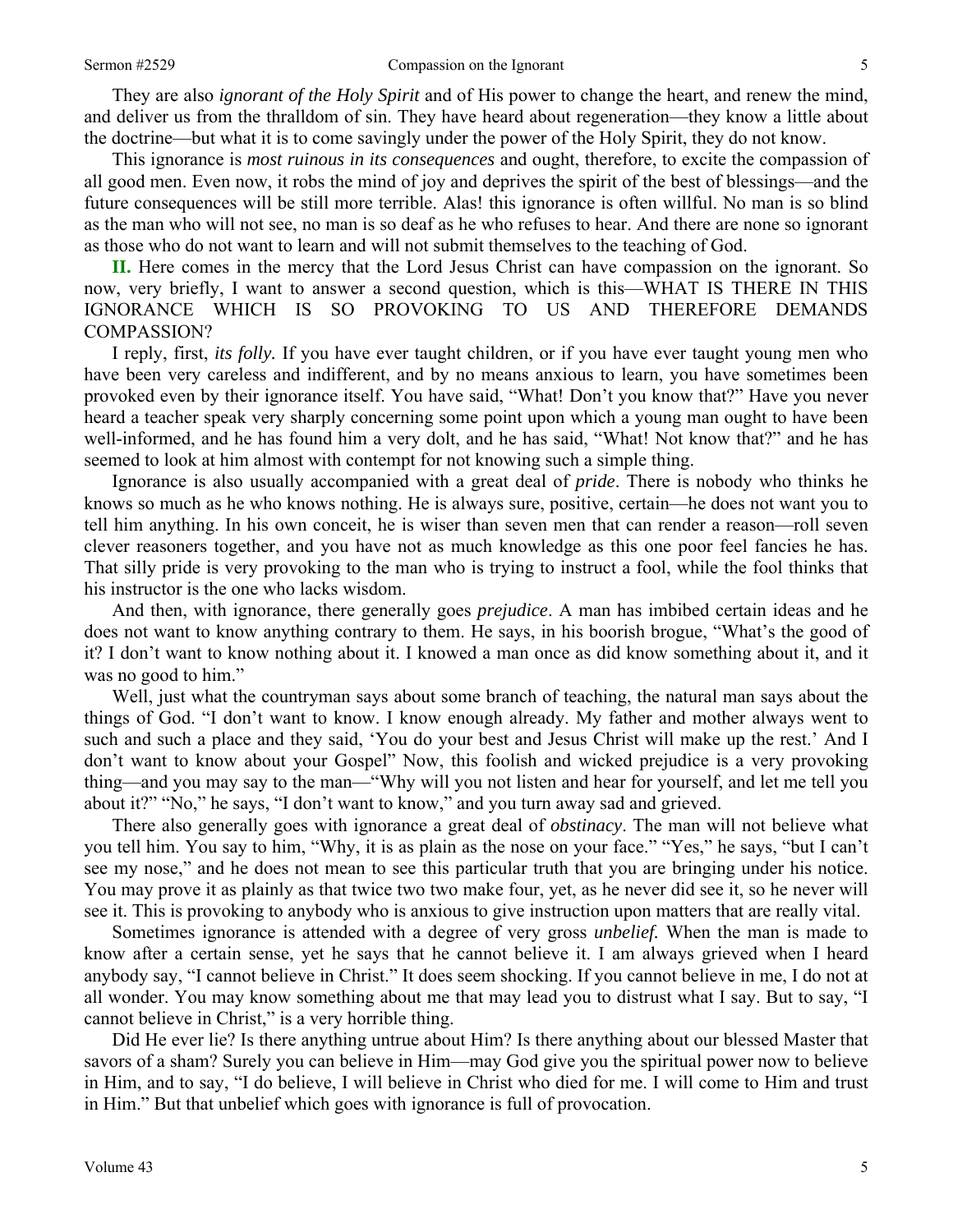This is, I think, the most striking thing of all, men are ignorant through sheer *willfulness.* They will not know any better. How many men fight shy of knowledge that would rather trouble them! "Oh!" says one, "I do not want to go to hear that man again. He touches upon some point that will not let me sleep at nights."

I have read a great many accounts of myself that have been far from true, but the other day, I met with one which greatly pleased me, because it said, "He is a man who stands up on a Sunday and troubles more people's consciences than anybody else does." "Oh!" I thought, "that is exactly what I meant to do and what I always want to do—to trouble people's consciences when they ought to be troubled."

There are some of you who know that you could not go and drink again if you gave your hearts to God. If you came and learnt the way of salvation, you could not be found in that company which now pleases you. Perhaps there is one who has beguiled you into sin, from whom you would have to separate if you were joined to Christ.

And there is many a man who says, "No, no. Not just yet, not just now. I will think of it by and by." And meanwhile, just behind you stands death, the skeleton king, stretching out his bony hand, and perhaps tonight, he will lay it on your shoulder and chill you to a corpse. What day you will be buried is not known just now on earth, but it is known above.

Oh, that you and I, and all of us, might have grace to wish to know everything that makes for our peace! Especially would I ask you to wish to know the very worst about yourself. Pray God that you may never have anything kept from you, but that you may know that which shall lead you at once to Christ, that you may find salvation through the blood of the Lamb.

**III.** Now I must conclude by answering a third question—How DOES OUR LORD SHOW HIS COMPASSION TO THE IGNORANT?

He does it, first, by *offering to teach them.* If there is anybody here who desires to be taught, the Lord is willing and waiting to teach you. Is it a Mary? She may come and sit at Jesus' feet and He will not upbraid her, but He will say that she has chosen the good part.

Is it a Zacchaeus? Would you steal into the house of God, as he climbed up into the sycomore tree, that, among the foliage, he might not be seen, but yet might hear? Well, the Lord Jesus Christ is willing to teach you, and to bid you make haste, and come down, that He may abide in your house and your heart.

He keeps a school which is always open and there is no charge for admission. The poorer and the more ignorant you are, the more welcome are you to the school of Christ—and this is how He proves His compassion on the ignorant. An ancient philosopher in Greece put over his door, "He that is ignorant of arithmetic must not enter here." He required some amount of knowledge before he would take a pupil, but the Lord Jesus Christ puts over His door, "He that is simple, let him turn in hither. As for him who is void of understanding, let him come and learn of the Great Teacher!*"* Come, then, my poor ignorant friend, for He will have compassion on *you*.

And His compassion is shown, next, *by actually receiving all who come to Him.* There is never one who comes to Christ but He takes him in to lodge and tarry with Him till he is instructed in the things of God. Come along with you, for Jesus said, "Him that cometh to me, I will in no wise cast out." If you know nothing except that you know that you know nothing, He will instruct you unto eternal life.

Our Lord also shows His gentleness *by teaching us little by little.* If you Christian people look back upon your past history, you will be delighted to note how the Lord let the light in gradually upon you. The blind man, whose eyes are opened, cannot bear the full light of noonday. And the Lord abounds toward us in all wisdom and prudence, teaching us "line upon line, precept upon precept, here a little, and there a little."

I sometimes bless God that He does not give to some comers such a sight of sin as they get afterwards. A full sight of sin, my brethren, without a sight of the precious blood of Christ, would drive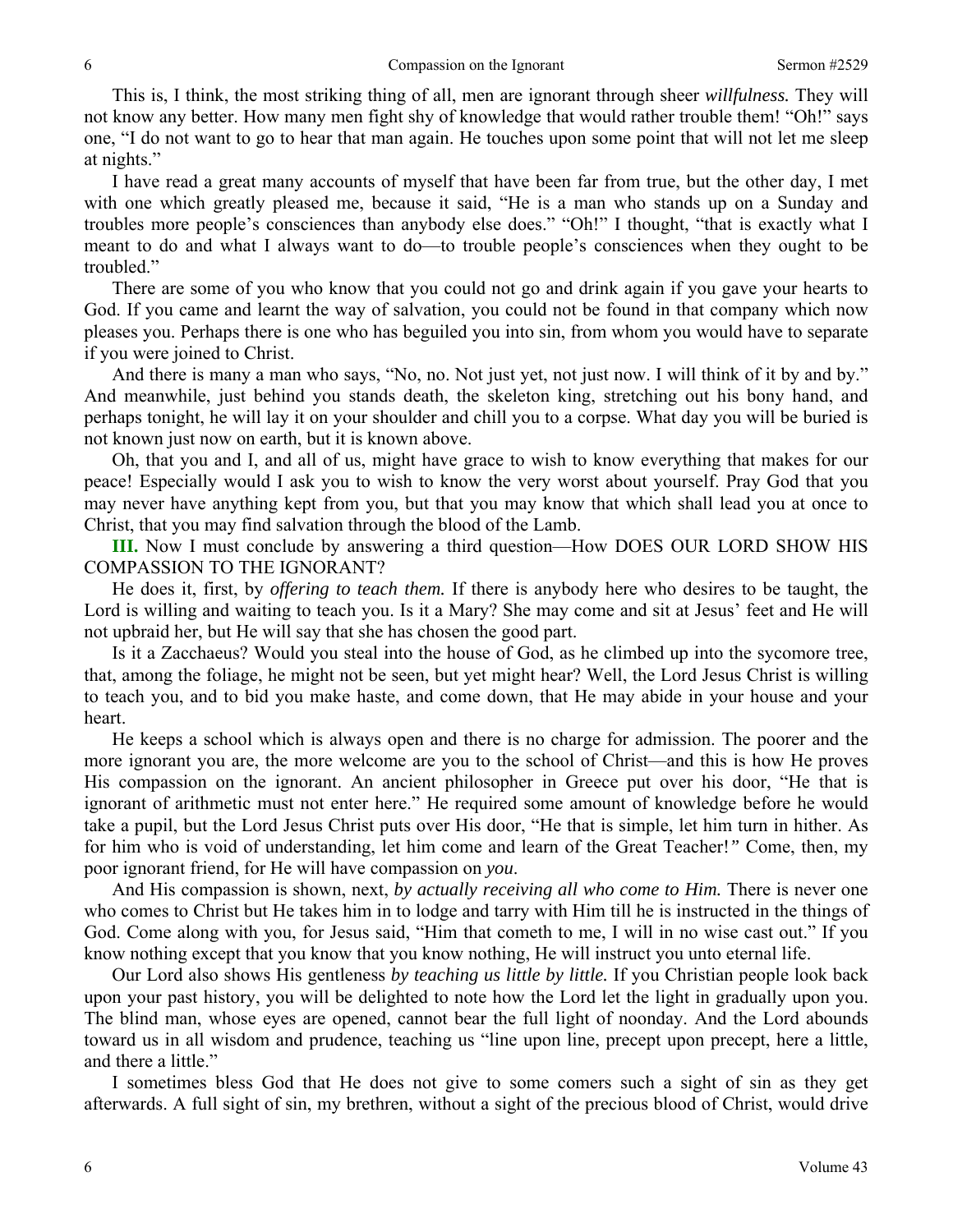any man among us mad. But we get a little glimpse of sin and we are appalled by it, and then we get a larger view of the atonement, and we are comforted.

Perhaps no man has such a knowledge of the heinousness of sin as that man who is just going into heaven. The Lord reveals our danger to us by degrees—we stand on a dreadful slope, where a single slip means eternal destruction. And if the Lord were to let us see where we are, it might cause our destruction. But He first lifts us out of it and then lets us see where we used to be—shows us our disease by our remedy—and lets us know, when we are getting well, how near to death's door we once were. Oh, what a compassionate Teacher of the ignorant is the Lord Jesus Christ!

He also shows His compassion by *teaching us the same thing over and over again.* "Why!" said one to a mother, "you teach that child the same thing twenty times." "Yes," she said, "and do you know the reason?" "No," said the other. "Why, it is because nineteen times will not do." Ah, how does the Lord teach us the same thing twenty times over and still we forget it. And then He teaches us again, and again, and again, and again till at last we learn it!

Another great proof of His compassion is seen in His *never casting off those He has once taken into His school*, even if they are very dull and slow to learn, and perhaps, after twenty years, do not know much. The Lord had to say to one of His apostles, "Have I been so long a time with you, and yet hast thou not known me, Philip?"

But He did not turn Philip out as a dull boy and He will not turn us out. But having once received us into His school, He will continue to use this means, and that, and the other, and still another, till at last we drink in the eternal truth and it becomes part of ourselves, and He permits us to go where the truth shall be seen in all its brightness and our heart shall be prepared to receive it. This is the substance of all I have said—Christ Jesus has compassion on the ignorant and I do entreat you, if you feel as if you do not understand divine things, to come to Him to give you an understanding heart that you may receive the truth.

"Oh, but I do not know!" says one. Then come to Him who does know, and say, "What I know not, my Lord, teach thou me." "Oh, but I feel so empty!" Just so and you are therefore all the fitter to be filled. "Oh, but I am so ignorant!" A sense of ignorance is the doorstep of knowledge. If you have come so far, I bless God that you are on the way to something higher and better. Come to Christ.

You know, sometimes, when a boy who is a little dull goes to school, his master may not notice him among so many. And the older boys may slight and despise him—and he feels very miserable. But what if his master, noticing him, shall at once feel great tenderness for him and say, "Come here, child. I must make you the special object of my labor and care"?

That boy will surely get on, I think, and so, if you come into Christ's school, our compassionate Lord will say, "Come here. Come here. I will teach you more than others, I will teach you privately. I will give you lessons in your bed, at nighttime will I instruct you. In your sickness I will talk with you. Because you are so dull, in your own esteem, therefore will I pity you and will take more care with you than with others."

The promise is, "All your children shall be taught of the LORD." Not one of the whole family shall go without an education—and the very dullest shall still be "taught of the LORD." Will you go home, if you have never been instructed by Him, and seek Him in prayer? Ask Him to teach you. If the Gospel seems all a maze and a mist to you, go and say, "Lord, will You explain it to me?"

One touch of Christ is better than years of study. You may try for many an hour to see in the dark, and yet see nothing. But if you go to Him who is the Morning Star and the Sun of righteousness, you shall soon see. God grant that it may be so, for Christ's sake! Amen.

#### **EXPOSITION BY C. H. SPURGEON**

#### *HEBREWS 4:14-16 AND 5*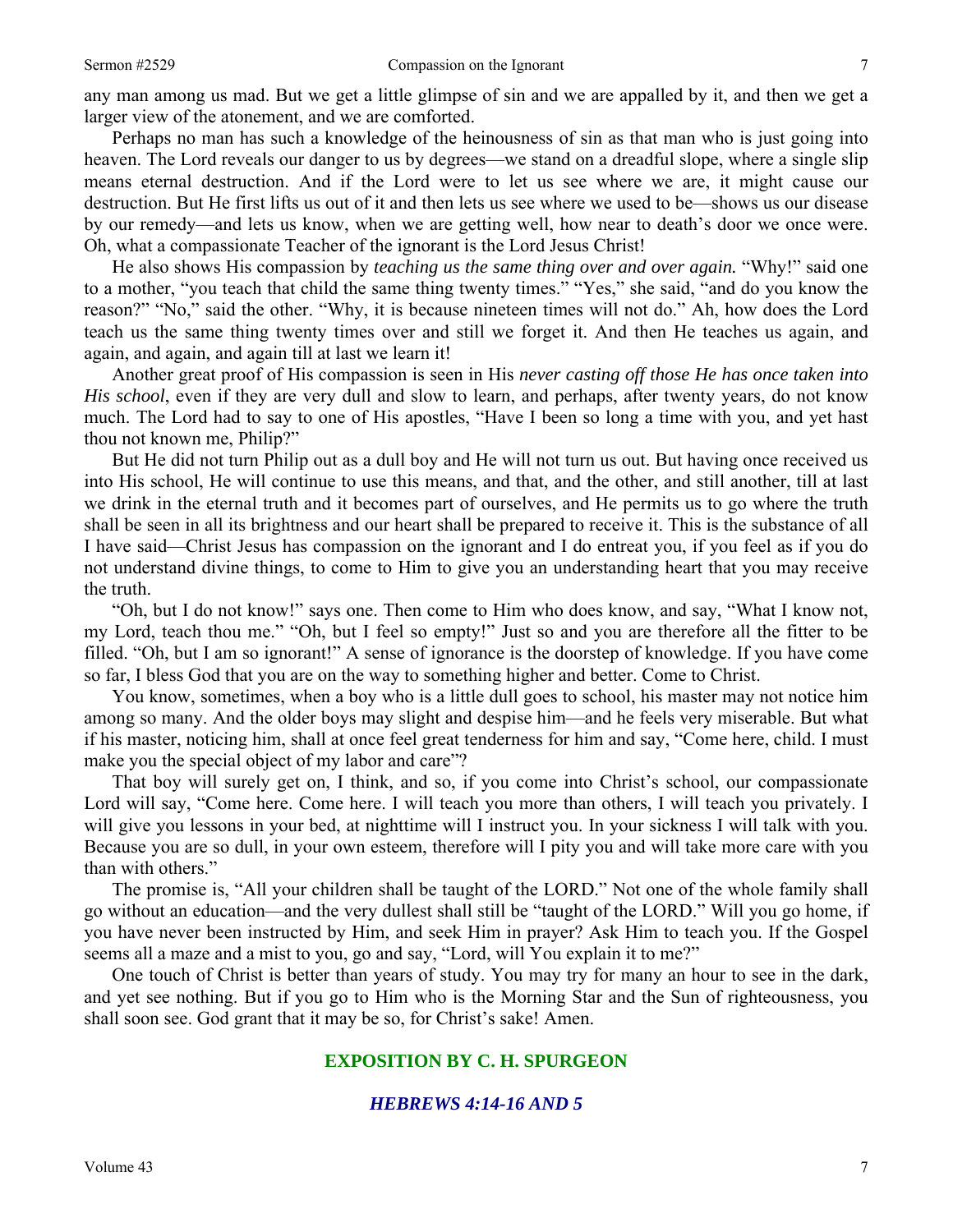**Hebrews 4:14.** *Seeing, then, that we have a great high priest, that is passed into the heavens, Jesus the Son of God, let us hold fast our profession.* 

Why should we let it go? Jesus has triumphed, He has entered into the glory on our behalf—the victory on our account rests with Him. Therefore let us follow Him as closely as we can. May He help us, just now, if we are in the least dispirited or cast down, to pluck up courage, and press on our way!

**15.** *For we have not an high priest which cannot be touched with the feeling of our infirmities; but was in all points tempted like as we are, yet without sin.* 

How this ought to draw us to the Savior—that He was made like ourselves, that He knows our temptations by a practical experience of them, and though He was without sin, yet the same sins which are put before us by Satan were also set before Him.

**16.** *Let us therefore come boldly unto the throne of grace, that we may obtain mercy, and find grace to help in time of need.* 

We have a Friend at court. Our Bridegroom is on the throne. He who reigns in heaven loves us better than we love ourselves. Come, then, why should we hesitate, wherefore should we delay our approach to His throne of mercy? What is it that we need at this moment? Let us ask for it. If it is a time of need, then we see clearly from this verse that it is a time when we are permitted and encouraged to pray.

**Hebrews 5:1.** *For every high priest taken from among men is ordained for men in things pertaining to God, that he may offer both gifts and sacrifices for sins:* 

The high priest of old was "taken from among men." Aaron was chosen and then his son. An angel might have been sent to perform Aaron's duty, but it was not so. And glory be to our blessed Lord and Master, He is "One chosen out of the people," "taken from among men."

**2***. Who can have compassion on the ignorant, and on them that are out of the way; for that he himself also is compassed with infirmity.* 

Christ was not compassed with sinful infirmity, but He was compassed with sorrowful infirmity. His were true infirmities or weaknesses—there was no evil about Him, but still He had the infirmity of misery—and He had it even to a greater extent than we have. The high priest of old was a man like those for whom he stood as a representative, and our great High Priest is like unto us, though without sin.

**3***. And by reason hereof he ought,—* 

That is, the ordinary high priest, chosen from among men ought,

**3***. As for the people, so also for himself, to offer for sins.* 

But our Lord had no sins of His own. Do not, therefore, think that He is less sympathetic with us because He had no sins—far from it. Fellowship in sin does not create true sympathy, for sin is a hardening thing. If there are two men who are guilty partners in sin, they never really help each other, they have no true heart of kindness, either of them. When the time of difficulty comes, each man looks to his own interest. The fact that Christ is free from sin is a circumstance which does not diminish the tenderness of His sympathy with us, but rather increases it.

**4-5.** *And no man taketh this honour unto himself, but he that is called of God, as was Aaron. So also Christ glorified not himself to be made an high priest; but he that said unto him, Thou art my Son, to day have I begotten thee.* 

The text is quoted from the second Psalm and it proves that Christ did not arrogate to Himself any position before God. He is God's Son, not merely because He calls Himself so, but because the Father says, "Thou art my Son, to day have I begotten thee." He took not this honor upon Himself, but He was "called of God, as was Aaron."

**6.** *As he saith also in another place,—* 

In the  $110^{th}$  Psalm,

**6.** *Thou art a priest for ever after the order of Melchisedec.* 

He does not assume the office on His own account, but it is laid upon Him. He comes not in as an amateur, but as an authorized priest of God.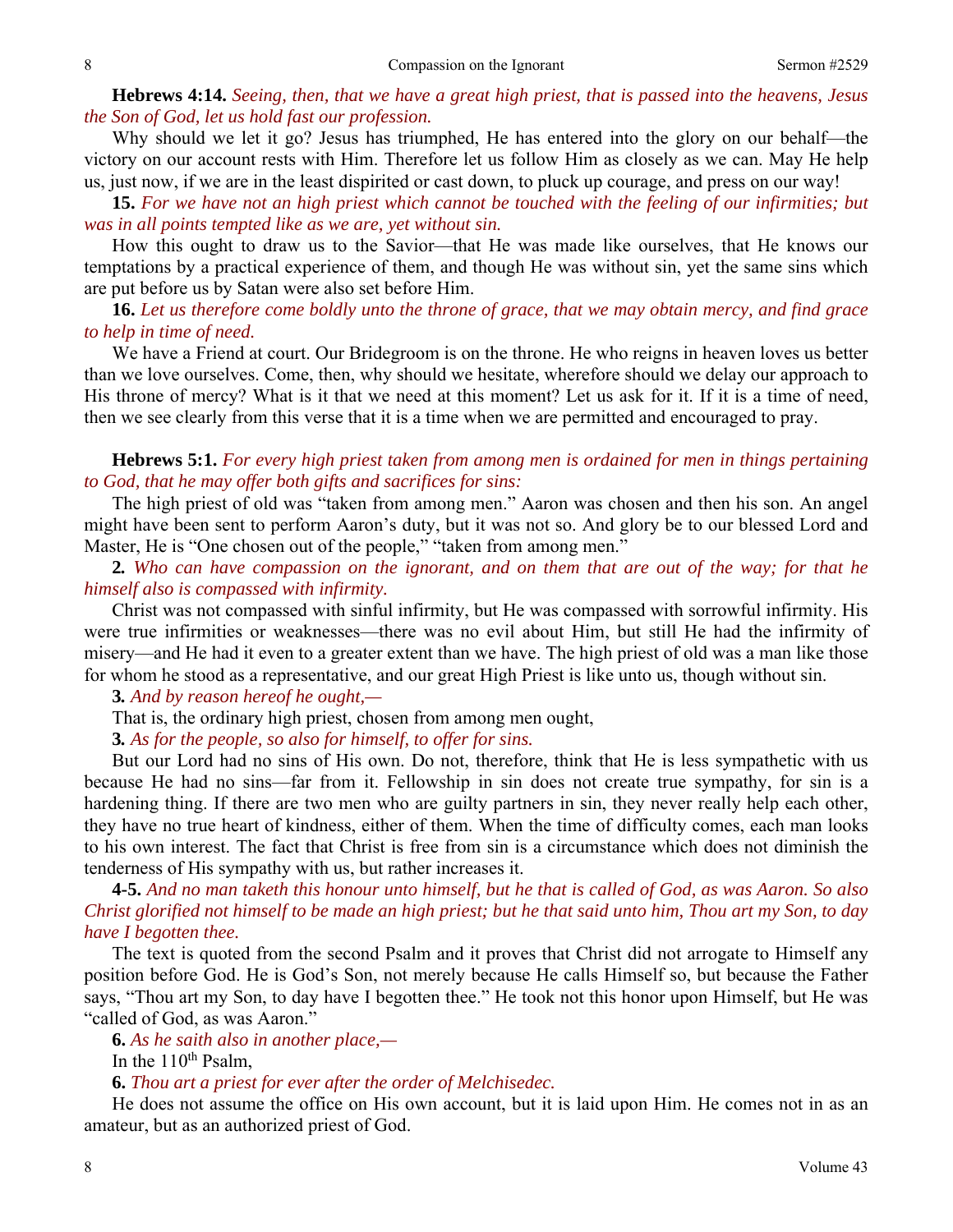### **7.** *Who in the days of his flesh, when he had offered up prayers and supplications with strong crying and tears unto him that was able to save him from death, and was heard in that he feared;*

This is to prove His infinite sympathy with His people and how He was compassed with infirmity. Christ prayed. How near He comes to you and to me by this praying in an agony, even to a bloody sweat, with strong crying and with weeping! Some of you know what that means, but it did, perhaps, seem to you that Christ could not know how to pray just so. Yet He did. In the days of His flesh, He not only offered up prayer, but "prayers and supplications"—many of them, of different forms and in different shapes—and these were accompanied with "strong crying and tears."

Possibly you have sometimes had a dread of death. So had your Lord—not a sinful fear of it, but that natural and perfectly innocent, yet very terrible dread which comes to a greater or less extent upon every living creature when in expectation of death.

Jesus also comes very near to us because He was not literally heard and answered. He said, "If it be possible, let this cup pass from me." But the cup did not pass from Him. The better part of His prayer won the victory, and that was, "Nevertheless, not as I will, but as thou wilt." You will be heard, too, if that is always the principal clause in your prayers.

But you may not be heard by being delivered from the trouble. Even the prayer of faith is not always literally heard. God, sometimes, instead of taking away the sickness or the death, gives us grace that we may profit by the sickness, or that we may triumph in the hour of death. That is better than being literally heard, but even the most believing prayer may not meet with a literal answer. He "was heard in that He feared." Yet He died and you and I, in praying for ourselves, and praying for our friends, may pray an acceptable prayer and be heard—yet they may die or we may die.

**8.** *Though he were a Son,—* 

Emphatically, and above us all, "a Son,"

**8***. Yet learned he obedience by the things which he suffered;* 

He was always obedient, but He had to learn experientially what obedience meant, and He could not learn it by the things which He did—He had to learn it "by the things which he suffered"—and I believe that there are some of the most sanctified children of God who have been made so, by His grace, through the things which they have suffered. We may not all suffer alike, we may not all need the same kind of suffering. But I question whether any of us can truly learn obedience except by the things which we suffer.

**9***. And being made perfect, he became the author of eternal salvation unto all them that obey him;* 

"Being made perfect." "What," asks one, "did Christ need to be made perfect?" Not in His nature, for He was always perfect in both His divine and His human nature, but perfect as a Savior, perfect as a Sympathizer—above all, according to the context—perfect as a High Priest. "Being made perfect, he became the author of eternal salvation unto all them that obey him." Christ will not save those who refuse to obey Him, those who will not believe in Him. There must be an obedient faith rendered unto Him, or else the virtue of His passion and death cannot come to us.

**10.** *Called of God an high priest after the order of Melchisedec.* 

It is a glorious mark of our Lord Jesus that He was "called of God an high priest." He did not assume this office to Himself, but this high honor was laid upon Him by God Himself.

**11-12.** *Of whom we have many things to say, and hard to be uttered, seeing ye are dull of hearing. For when for the time ye ought to be teachers, ye have need that one teach you again which be the first principles of the oracles of God;* 

I hope it is not true of any of you, dear friends, but it is true of many Christians that they learn very little to any purpose and always need to be going over the A B C of the Gospel. They never get into the classics, the deep things of God. They are afraid of the doctrine of election, and of the doctrine of the eternal covenant, and of the doctrine of the sovereignty of God, for these truths are meant for men of full age, and these poor puny babes have not cut their teeth yet. They need some softer and more childlike food. Well, it is a mercy that they are children of God. It would be better, however, for them to grow so